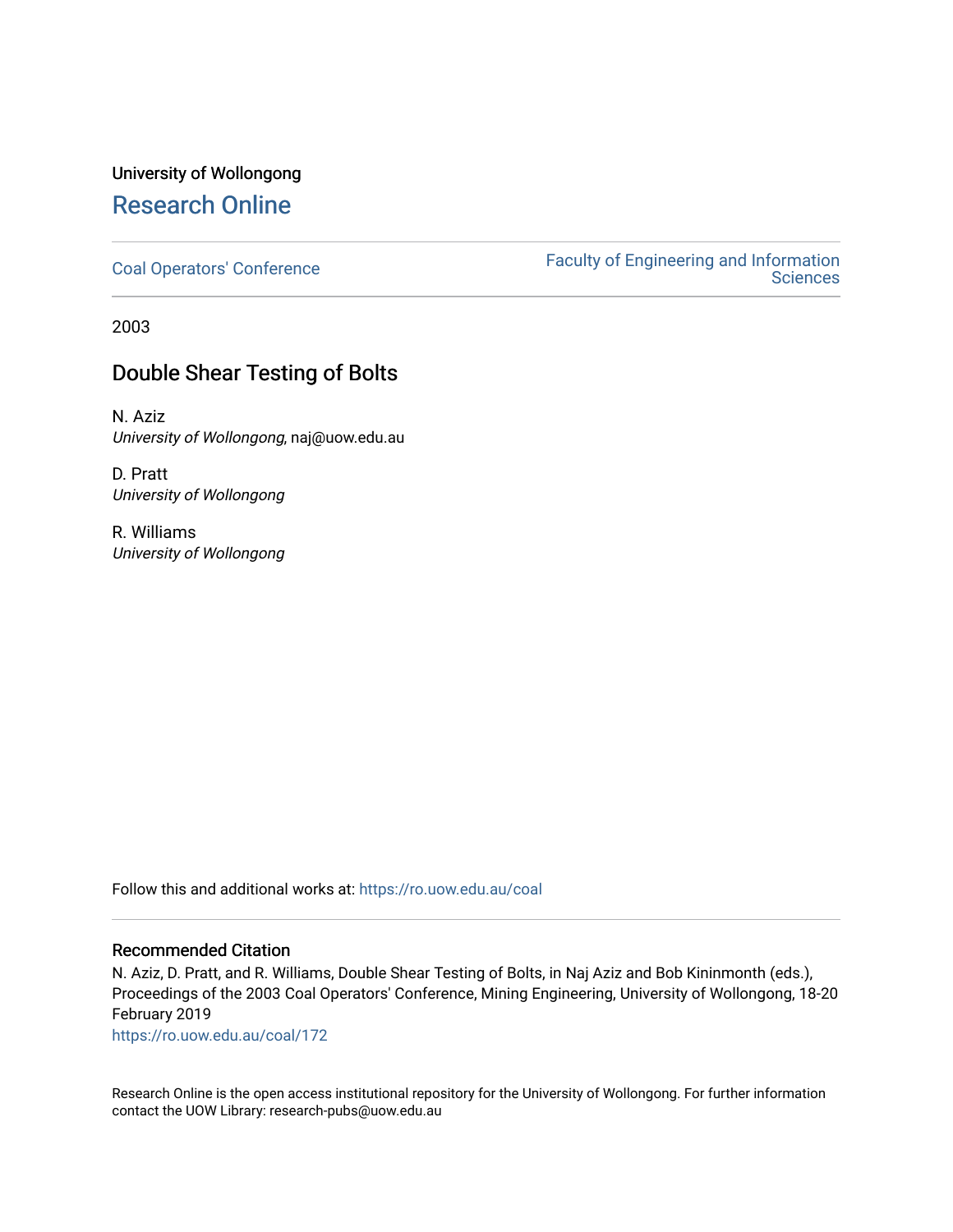# **DOUBLE SHEAR TESTING OF BOLTS**

## **Naj Aziz <sup>1</sup> , Damian Pratt <sup>1</sup> , and Richard Williams<sup>1</sup>**

*ABSTRACT:* Double shear testing was carried out on fully grouted and axially tensioned bolts installed in two different types of three piece concrete blocks. The purpose of the study was to examine the behaviour of reinforced bolts in shear under different axial loading conditions. A total of 22 bolts were tested using three common types of bolts used in Australia. The differentiating factor in bolt selection was the surface profile configuration, and the role of such configuration on the load transfer characteristic of cement/resin and bolt interactions. The influence of different tensional loads on the load transfer characteristics of bolts was also examined. The study showed that the medium strength and the axial tensional load influenced the level of shear load. Higher bolt profile configuration was least affected by the increased axial tensional load changes. There was no clear relationship between the vertical displacement at elastic yield point and each of bolt type, applied axial tensional loads and the medium strength. However, the shear loads were found to increase with increasing tensional loads and that the bolt profile configuration had influenced the shear load.

#### **INTRODUCTION**

The shear behaviour of reinforced joints and bedding planes has remained the subject of research for several decades particularly in geotechnical engineering. Bjurstrom (1974) was one of the early pioneers in the field. Based on his studies on granite specimens reinforced by fully grouted steel bolts, Bjurstrom reported that, the bolt failure characteristics were dependent upon the angle between the bolt and the joint planes, and that the bolt failure in tension occurred when the angle was less than 35°. He also suggested that the shear strength of such rock was dependent on, the shear resistance due to reinforcement effect, shear resistance due to the dowel effect and shear resistance due to the friction of joint of the host medium. Hass (1981) working on reinforced limestone specimens, with artificially cut joints, has concluded the orientation of rock bolts relative to the shear plane had the shear resistance offered by the bolt. Hass also stated that the shear strength of a bolted joint was found to be the sum of the bolt contribution and the friction resulting from the normal stress on the shear plane. Ferrero (1995) proposed a shear strength model for reinforced rock joints and suggested that the overall strength of the reinforced joint could be attributed to the combination of both the dowel effect and the incremental axial force due to the bar deformation. Ferrero's analytical model was applicable to the bolts installed perpendicular to the joint plane in stratified bedding planes. Dight (1982) conducted an extensive study of the behaviour of a fully grouted bolt in shear, He developed a theoretical model with bolt failure in shear and was able to verify his model with experimental results.

There has been very little interest in examining the influence of the bolt surface profile to the joint or bedding interface reinforcement. Accordingly, a laboratory based study was undertaken to examine the effect of profile characteristics and configuration on load transfer mechanisms between rock/resin /bolt. Three well known bolt brands were selected for the investigation, and for the sake of unanimity they were given different designations.

#### **EXPERIMENTAL PROCEDURE**

#### **Block Casting**

Double-jointed concrete blocks were cast for each double shearing test. Two different strengths of concrete blocks were cast, 40MPa and 20MPa strengths to simulate two different strength rocks.

 Once mixed the concrete was poured into greased wooden moulds measuring 600mm x 150mm x 150mm which were divided into three sections separated by two metal plates. A length of plastic conduit 24mm in diameter was set through the centre of the mould lengthways to create a hole for the bolt. The concrete was left for 24hrs to set and then removed from the moulds and placed in a water bath for a period of 30 days to cure. The plastic conduit

 $\overline{a}$ 

<sup>1</sup>  *University of Wollongong*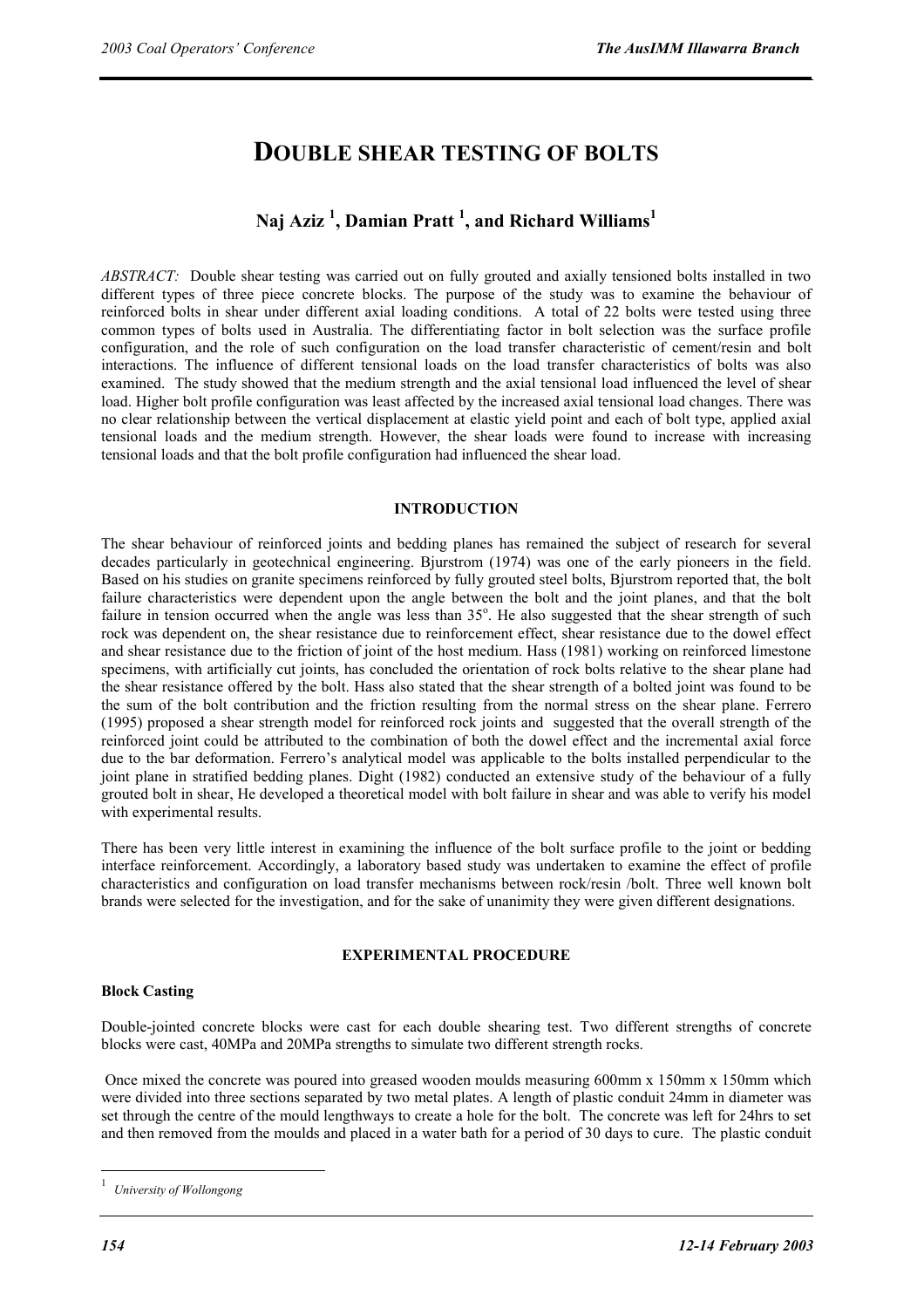was removed from the centre of the blocks and the hole was reamed to 27 mm diameter, ready for the bolt installation.

1400 mm long bolt, threaded 100 mm on both ends was then fixed in the concrete specimen using Fosroc Chemfix PB1 Mix and Pour grout resin. Care was taken to install all the bolts in their respective concrete blocks with uniform profile /flash orientation. The bolted blocks were left for at least half an hour to allow the resin to cure before moving them for the place of storage. Most bolted specimens were left for days or up to few weeks before being tested.

The concrete/bolt assembly was then mounted in a steel frame shear box fabricated for this purpose. A base platform that fitted into the bottom ram of the Instron Universal Testing Machine, capacity 50 kN, was used to hold the shear box. Steel blocks about 55mm thick were placed beneath the two outer concrete blocks to allow for centre block vertical displacement when shearing load is applied. The two outer ends of the shear box were then clamped tightly with the base platform to avoid toppling of the blocks during shear loading. A predetermined tensile load was applied to the bolt prior to shear loading. This acted as a compressive/confining pressure to simulate different forces on the joints within the concrete. The three nominated tensions were 20KN, 50KN and 80KN. Axial tensioning of the bolt was accomplished by tightening simultaneously the nuts on both ends of the bolt. The applied axial loads were monitored by two hollow load cells mounted on the bolt on either side of the block. During testing, load-cell readings were taken every 20 kN at 0.04 sec /minute loading rate. The outer sections of the shear box remained fixed as the central block was pushed down.

A total of 28 bolts and concrete specimens were tested in the combinations shown in Table 1. Bolt type T3 was rather under-represented due to time constrain. Figure 1 shows a typical view of the assembled shear box unit in a testing machine and sketch of deformed bolt together with a number of post testing deformed bolts and sketch of deformed bolt together with a number of post test deformed bolts.

|                  | 20MPa Concrete |      |      | 40Mpa Concrete |      |      | <b>Total</b> |
|------------------|----------------|------|------|----------------|------|------|--------------|
| <b>Bolt Type</b> | 20kN           | 50kN | 80kN | 20kN           | 50kN | 80kN |              |
| АX               |                |      |      |                |      |      |              |
| <b>AXR</b>       |                |      |      |                |      |      | 12           |
| JAB              |                |      |      |                |      |      |              |
| <b>Total</b>     |                |      |      |                |      |      | 28           |

**Table 1 – Experimental Schedule indicating the number of samples tests per bolt type** 



**deformed bolt together with a number of post testing deformed bolts**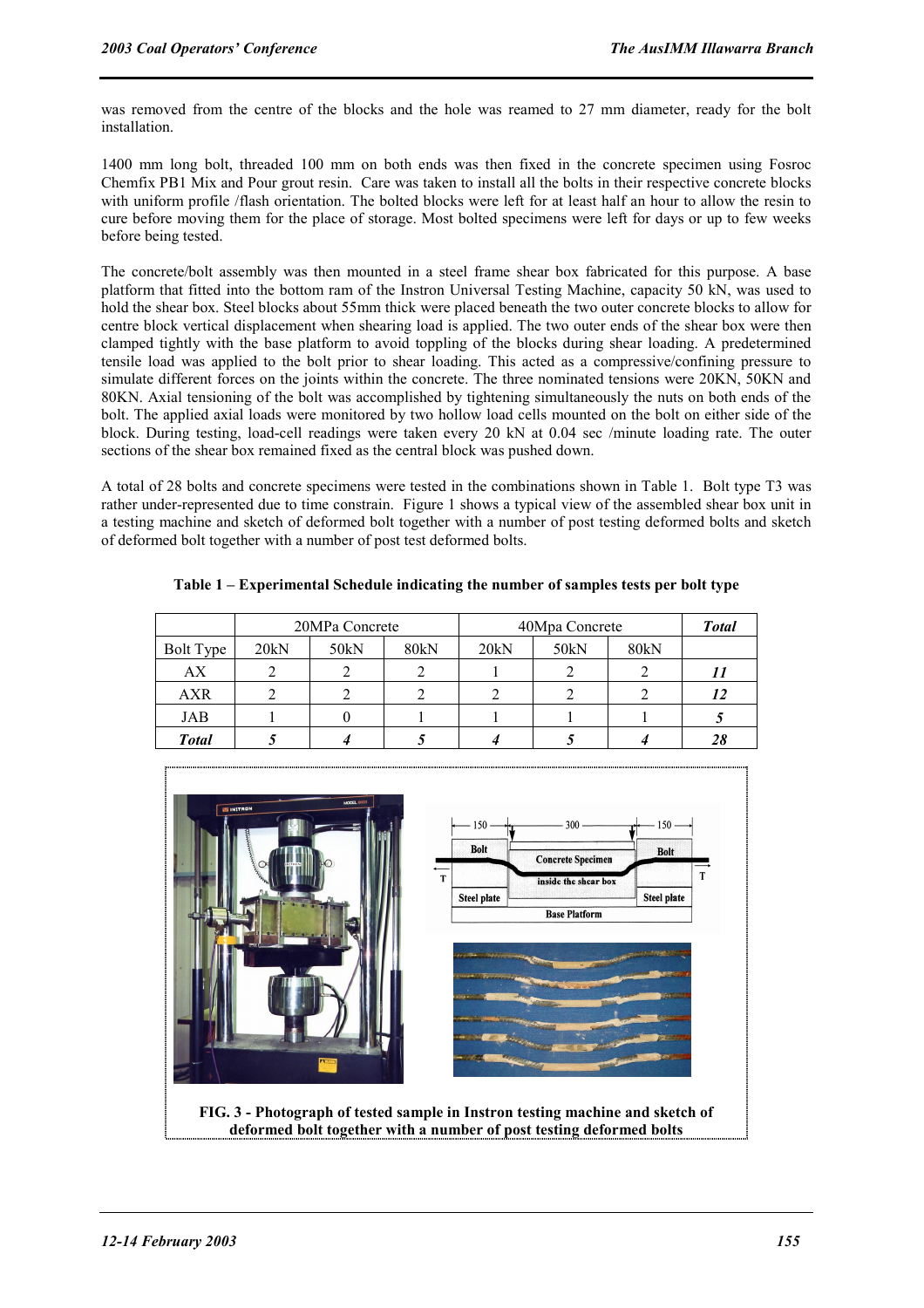### **RESULTS AND ANALYSIS**

#### **Shear Load and Shear displacement (deflection)**

Figure 2 shows shear load and shear displacement (deflection) of bolts tested in both 20 and 40 MPa strength concrete and under different tensile loading conditions respectively. The shear load increased at the initial stage of loading until the elastic yield point was reached. The rate of loading began to decrease with increased shear displacement, Table 2 shows the shear load and shear displacements at elastic yield points for various cases. = Figure 3 (a-f) shows the comparative shear load and vertical displacement profiles in both 20 and 40 MPa concrete medium respectively.

| Table 2-yield point shear load values for different bolts under differing environment. |  |  |
|----------------------------------------------------------------------------------------|--|--|
|                                                                                        |  |  |

| Concrete | Tensile | Type 1       | Type 1          | Type 2     | Type 2     | Type 3  | Type 3         |
|----------|---------|--------------|-----------------|------------|------------|---------|----------------|
| strength | load    | Shear        | Shear displace. | Load at    | Shear      | Load at | Shear          |
| (MPa)    | (kN)    | Load at $y/$ | at y/point      | $Y/$ point | displace.  | Y/point | displace.      |
|          |         | point        | (mm)            | (kN)       | at y/point | (kN)    | at y/point     |
|          |         | (kN)         |                 |            | (mm        |         | (mm)           |
| 40       | 20      | 180          | 2.79            | 240        | 5.84       | 240     | 3.88           |
| 40       | 50      | 200          | 4.59            | 240        | 4.86       | 300     | 5.21           |
| 40       | 80      | 240          | 3.37            | 240        | 4.38       | 180     | 3.58           |
|          |         |              |                 |            |            |         |                |
| 20       | 20      | 100          | 4.89            | 160        | 8.86       | 80      | 6.51           |
| 20       | 50      | 150          | 5.86            | 160        | 4.64       | $\,$    | $\blacksquare$ |
| 20       | 80      | 180          | 5.84            | 160        | 4.69       | 180     | 4.61           |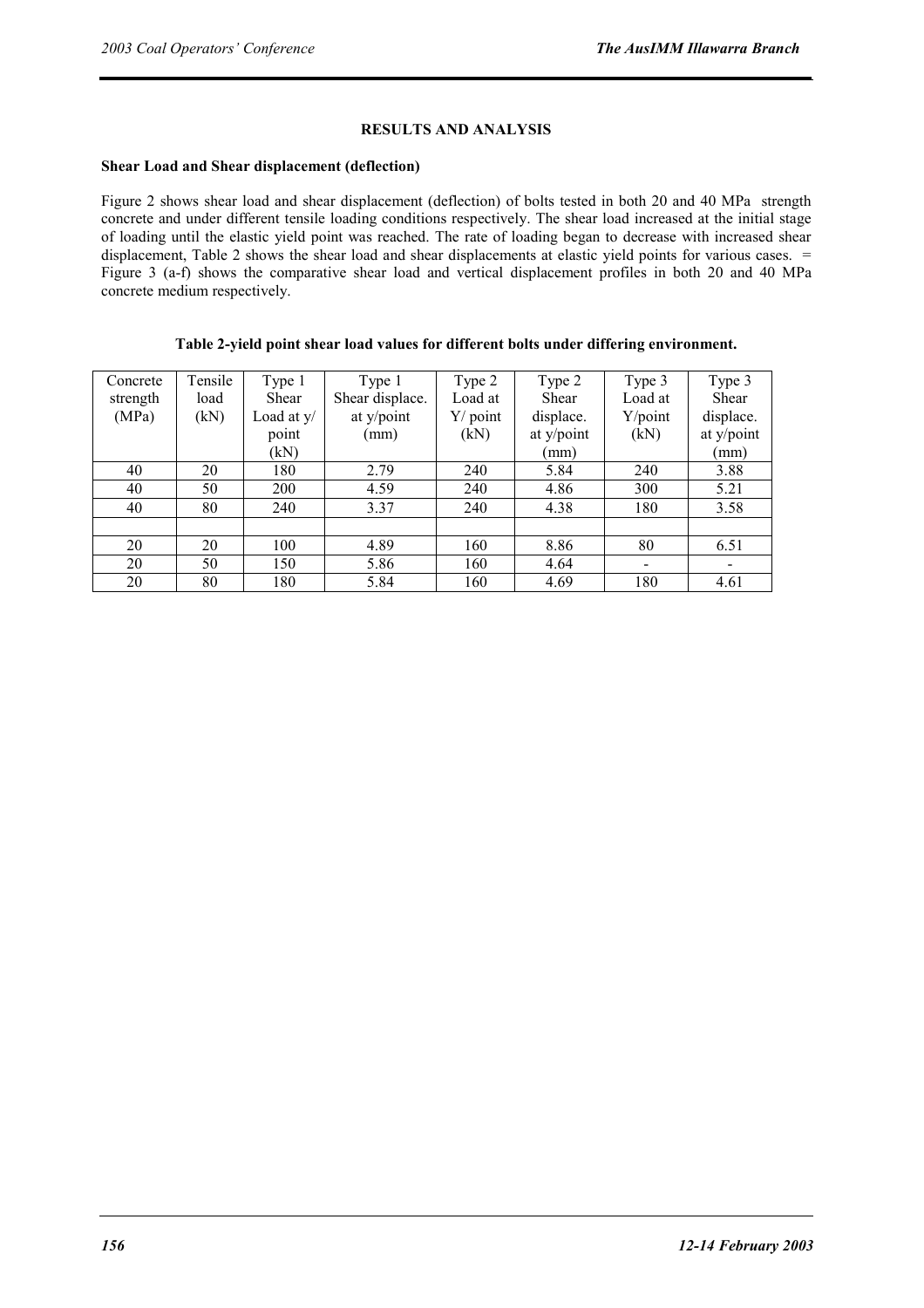

**FIG. 2 - Shear load and shear displacement of bolts tested in both 20 and 40 MPa strength concrete and under different tensile loading conditions respectively**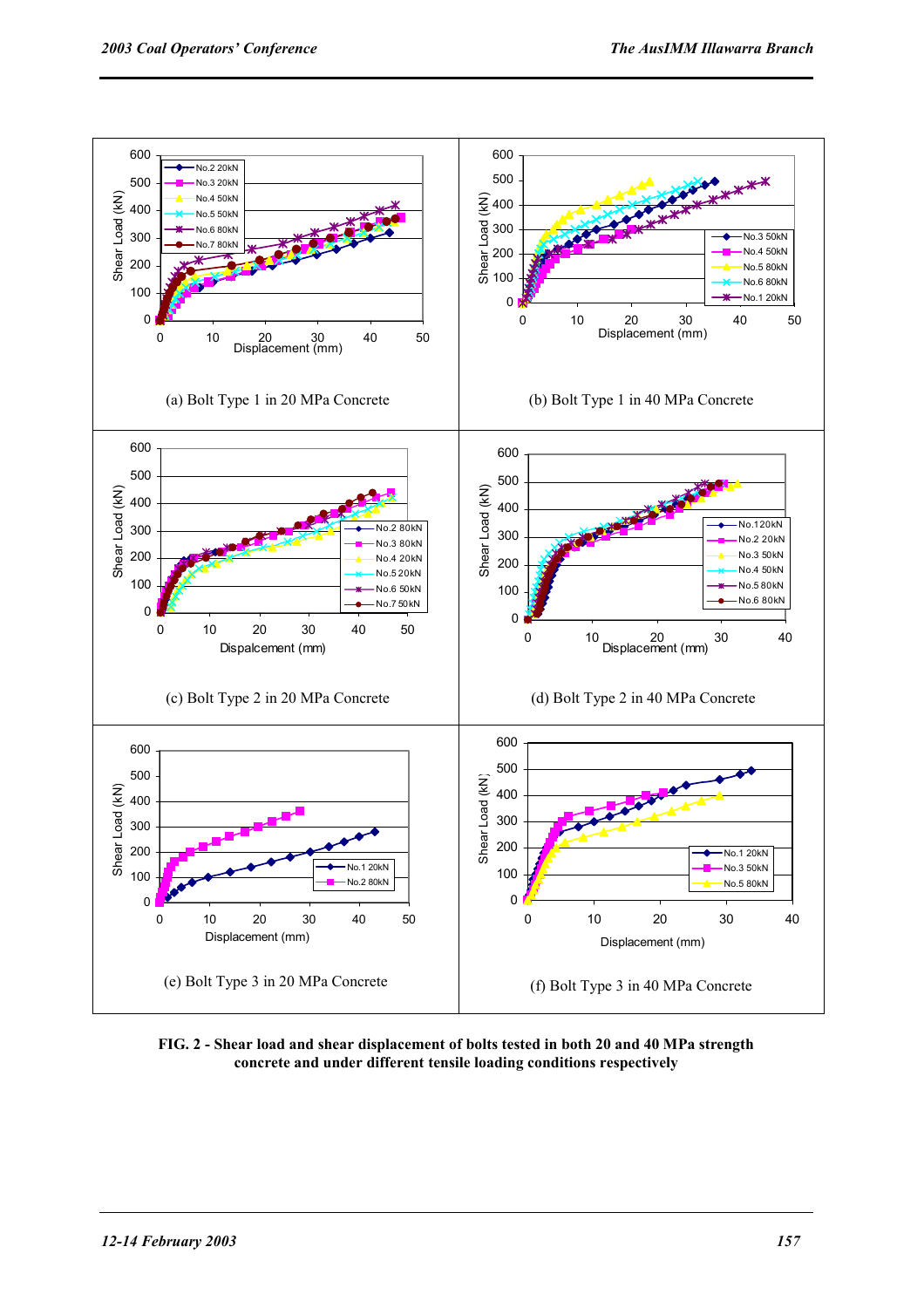

**FIG. 3 - All bolt shear load and vertical displacement profiles in both 20 and 40 MPa concrete medium** 

The following can be noted from the shear load and deflection graphs:

- 1) The shear load of the bolt increased with increasing bolt tension for Bolt Type 1. There was almost no change in shear load in Bolt Type 2 and ironically there was a decline in shear load in Bolt Type 3. As shown in Table 1, only one test was made per test condition for Bolt Type 3, while two tests were made for other two bolts per given condition.
- 2) The strength of the medium has influenced the shear load level but not the trend. Shear load values for all bolts were generally less in 20 MPa concrete medium in comparison to the shear load values of bolts tested in 40 MPa concrete.
- 3) In general the shear displacement at elastic yield point was not consistent irrespective of the concrete type and the axial load. This was the same for all three bolt types.
- 4) Bolt Type 2 displayed constant shear load at all three levels of bolt tension loads in both 20 and 40 MPa concrete mediums. The consistency of shear loads at bolts elastic yield point was more pronounced that the other bolt types.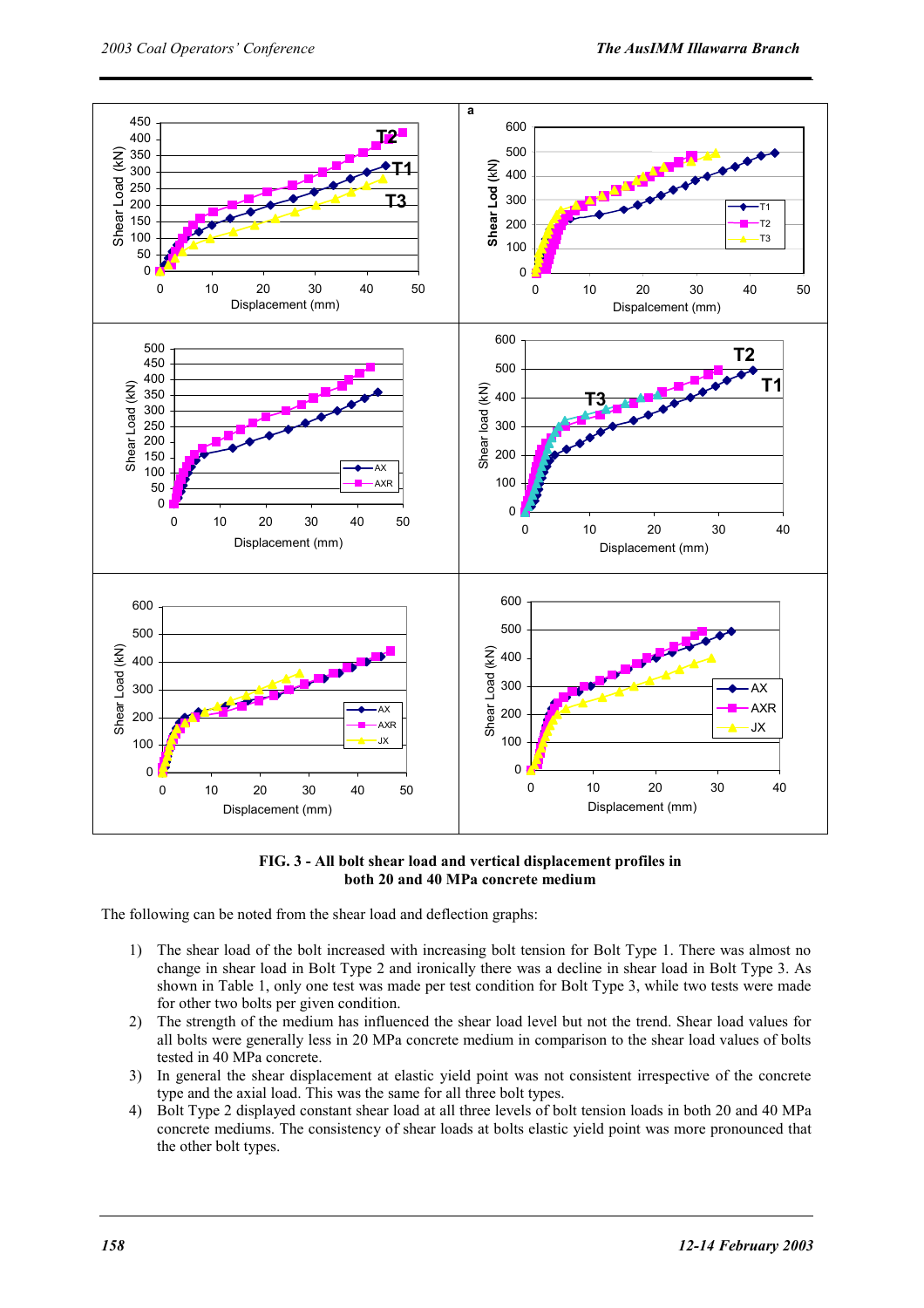### **SHEAR LOAD AND LOAD CELL READINGS**

Figure 4 shows a typical shear load versus load cells readings on tensile loads applied on a bolt in bolts installed in a 40 MPa concrete medium. Point A is known as the Limit of Maximum Frictional Bonding Strength (LMFBS) which indicates shear load values whereby the load cells values began to increase from the initial applied load. This level of shear load was significantly higher than the elastic yield point shown in Figures 2 and 3 respectively. The level of shear load increase was dependent on the initial axial tensile load on the bolt, concrete type and bolt profile pattern. Figure 5 (a-f) shows the different shear load and load cell readings for various bolts. The graph profiles were different for different bolts.

The following can be observed from these figures:

- The level of initial confining axial load applied to bolts had profound influence on the applied shear load at the Limit of Maximum Frictional Bonding Strength (LMFBS) between the bolt and resin. In the majority of cases the higher was the initial tensioning load, the greater was the shear load at LMFBS. However, there was exception to this kind of loading pattern as shown in Figure 5f. The above relationship occurred irrespective of bolt type and medium strength.
- The shear load values beyond was greater than the elastic point of the bolt.
- Back sloping of the Load Cell load/ shear load graph prior to the failure of the frictional bonding strength was attributed to the crushing of the concrete blocks as indicated in Figures 5 d and f. Clearly the bolt appears to have pulled through the concrete as the shear load was increased. This phenomenon was more common in weaker strength medium such as in 20MPa concrete medium.
- Shear load vs Load Cell readings were more consistent in stronger concrete than that in weaker one. Excessive back sloping was evident in this bolt than the other bolts. Also the peak shear load at the limit of frictional bonding point was the lowest of all the bolts tested in 20 MPa concrete.
- As the holes made in the concrete blocks were not rifled, there is a reasonable chance that the relative movement between concert /resin/ bolt could have been either between the bolt and resin or between any of the two elements and at worst a combined movement involving concrete/resin and bolt.
- Bolt Type 2 installed in the 40MPa concrete have comparatively greater shear load at LMFB point than the other two bolts.
- 20 MPa concrete was to week for testing 22 mm core diameter bolts. Excessive negative sloping of the shear load and initial tensile loads of the bolts prior to reaching LMFB point values is a clear indication of the concrete block crushing at higher confining load as shown in Figure 6. In-situ such situation may arise with excessive pretensioning of bolts installed in rock stratification with weaker layers sandwiched between two relatively competent layers.



**FIG. 4 - Shear load versus load cells readings on tensile load applied on a bolt installed in a 40 MPa concrete medium**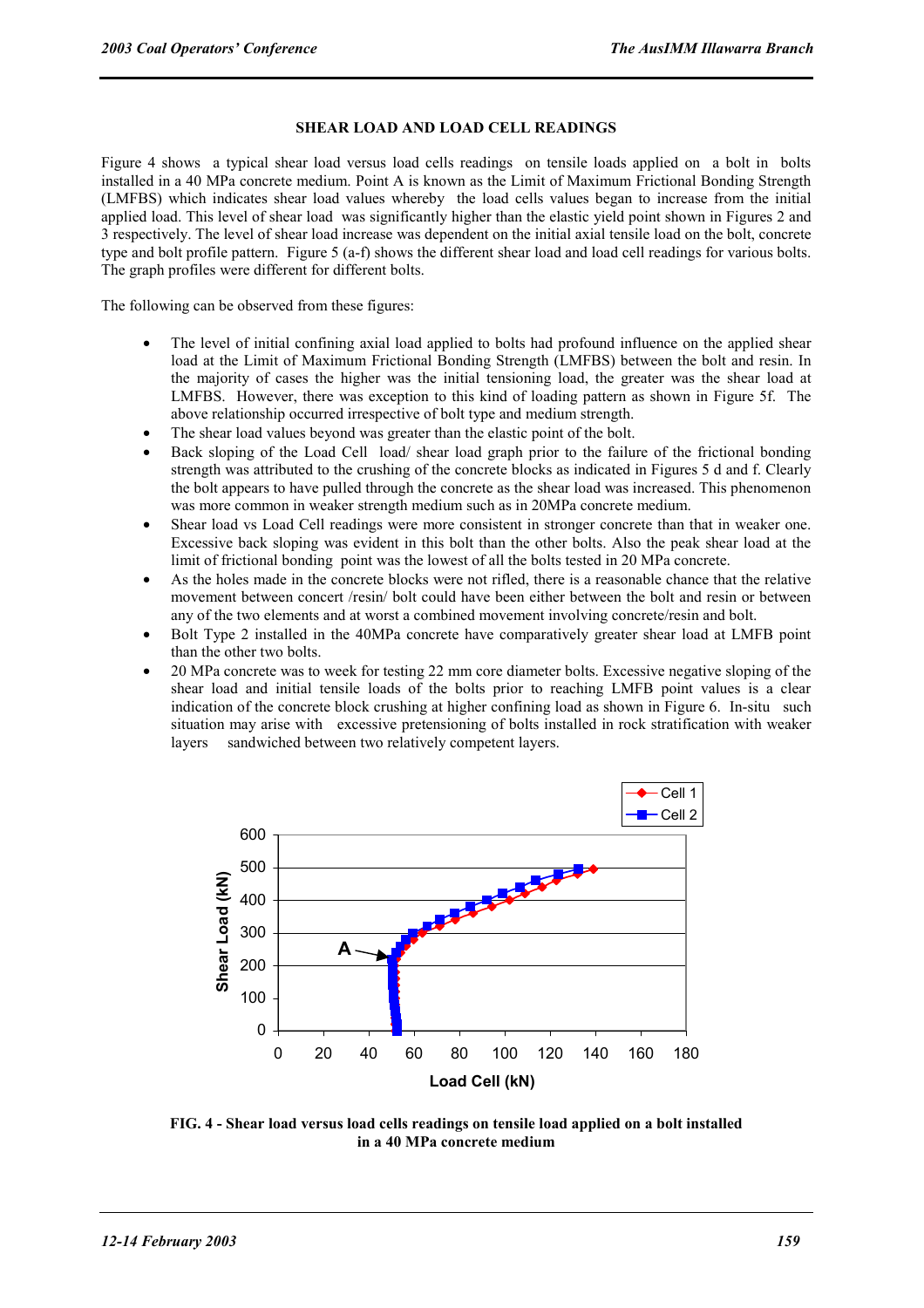

**FIG. 5 - Shear load and load cell readings for various bolts with initial tensile loading of 20, 50 and 80 kN**